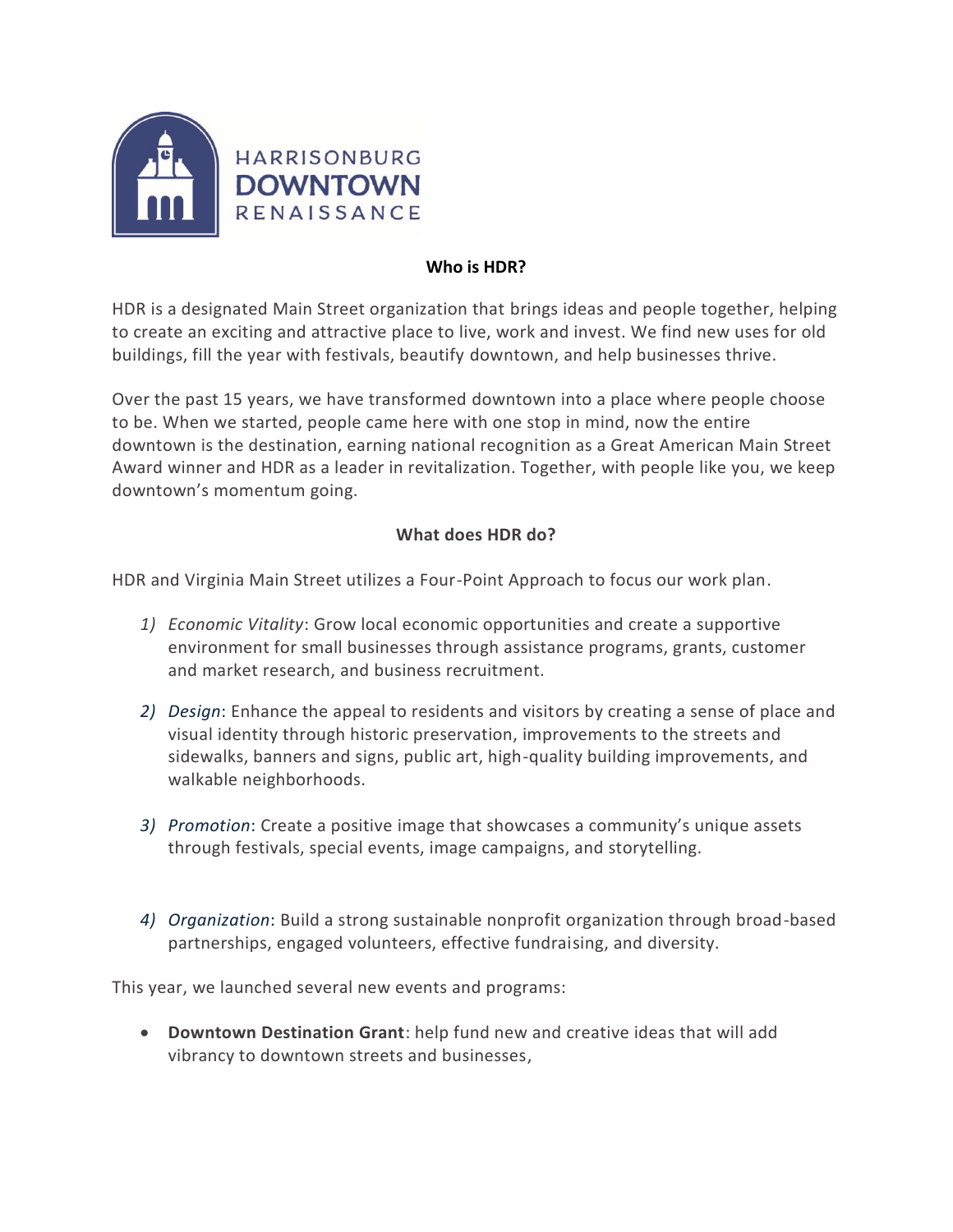- **Downtown Dinner Party**: a brand-new event in partnership with the founders of Sub Rosa Supper Club that showcases the best of Harrisonburg's culinary scene and celebrates HDR's 15-year anniversary.
- **Market Analysis & Bricks and Clicks**: A program in partnership with the city and county designed to educate small business owners on how to reach more customers.
- And we continue our work advocating for amenities that will further enhance the downtown experience via the **Build Our Park** initiative, partnerships with **Hotel Madison**, and other **beautification projects**.

### **HDR Staff**

Executive Director | Andrea Dono | [andrea.dono@harrisonburgva.gov](mailto:andrea.dono@harrisonburgva.gov) Director of Resources | Lauren Huber | [lauren.huber@harrisonburgva.gov](mailto:lauren.huber@harrisonburgva.gov) Chief Marketing Officer | Kim Kirk | [kim.kirk@harrisonburgva.gov](mailto:kim.kirk@harrisonburgva.gov) Events Manager | Erin Johnson | [erin.johnson@harrisonburgva.gov](mailto:erin.johnson@harrisonburgva.gov)

**Phone: 540.432.8922 | Website:** [www.downtownharrisonburg.org](http://www.downtownharrisonburg.org/)



## **HDR Volunteer Program**

2018 Volunteer Meet Ups:

- Wednesday, April 4 Volunteer **Orientation**
- June: Valley Fourth Information Meeting
- November: Volunteer Thank You Party



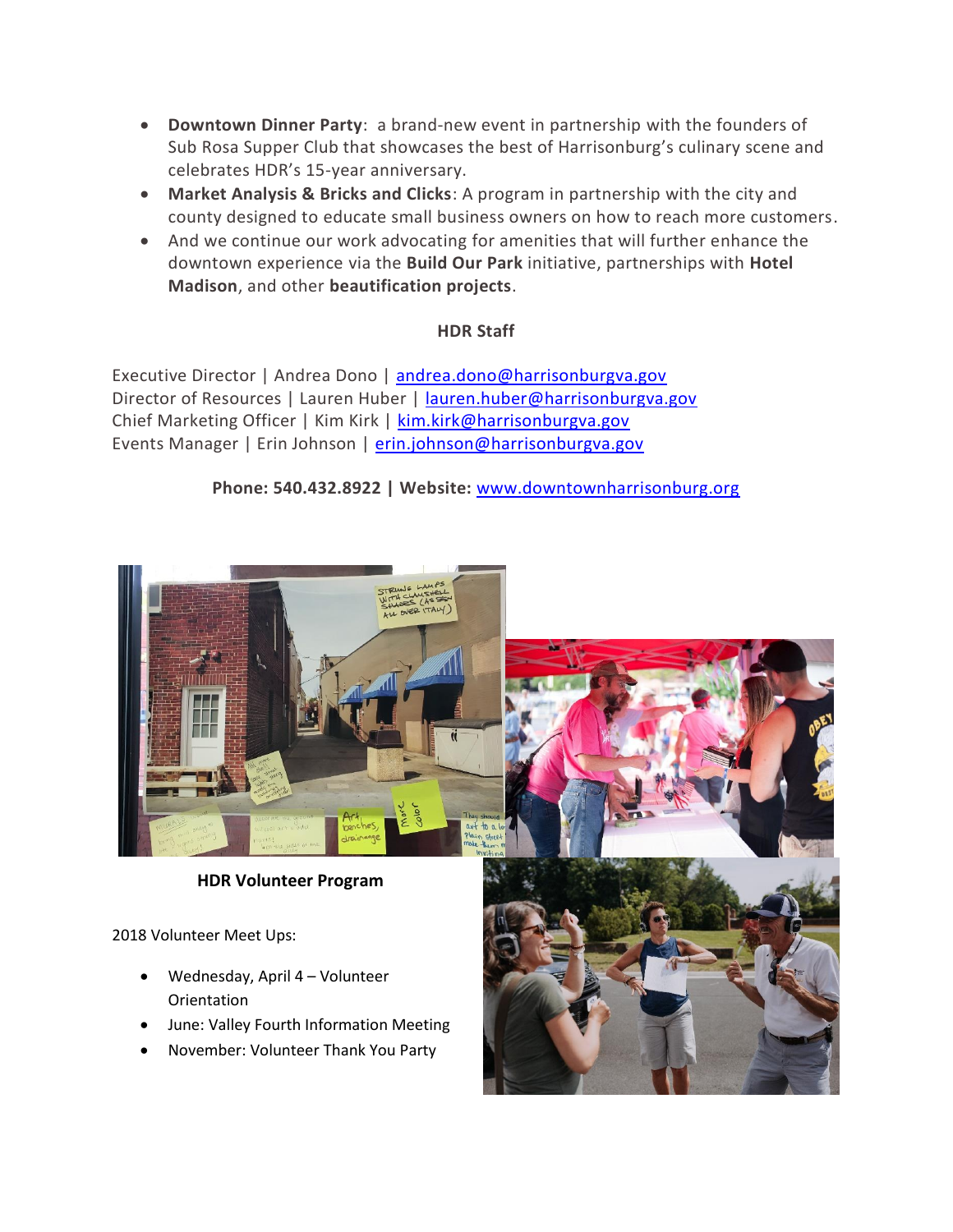New Volunteer Benefits and Recognition

- 25 Hours Annually
	- Innovator Friend of Downtown (includes benefits listed lower tiers)
		- First Access to Event Tickets
		- Soft Opening invitations
		- \*\*Must be a donor Friend of Downtown to be eligible for Grant and promotional opportunities.
		- Listed on Website
		- Additional promotional opportunities
- 10 Hours Annually-
	- Believer Friend of Downtown
		- T-shirt
		- Invite to Volunteer Party
		- Listed on Website
- 5 Hours Annually
	- Collaborator Friend of Downtown
		- Invitations to Friends' events/seminars
- **Business Volunteer Sponsors** Commit to bringing a group of staff, friends, and family as volunteers to receive sponsor benefits at the event.
	- Still in the process of brainstorming what works best for each event and each potential business sponsor.
		- Business owners and employees: what makes sense for you? What would be a good incentive for you/your business to participate? What would be the most attractive business sponsorship program from your perspective?

#### 2018 HDR Annual Events

- Events:
	- **Rocktown Beer & Music Festival** | April 21
		- Volunteer at HDR merch tent at Rocktown: <http://signup.com/go/RgUBYpD>
		- Beer pourers needed—especially for second shift! <https://www.rocktownfestival.com/volunteer/>
		- *Volunteers receive free entry into the festival, a volunteer t-shirt, and 5 free tasting tickets or a special tasting gift, depending on shift. Volunteers are also entered to win coupons to downtown businesses, Red Wing Raffle tickets, and more!*
	- **Idea Pop-up** | Spring 2018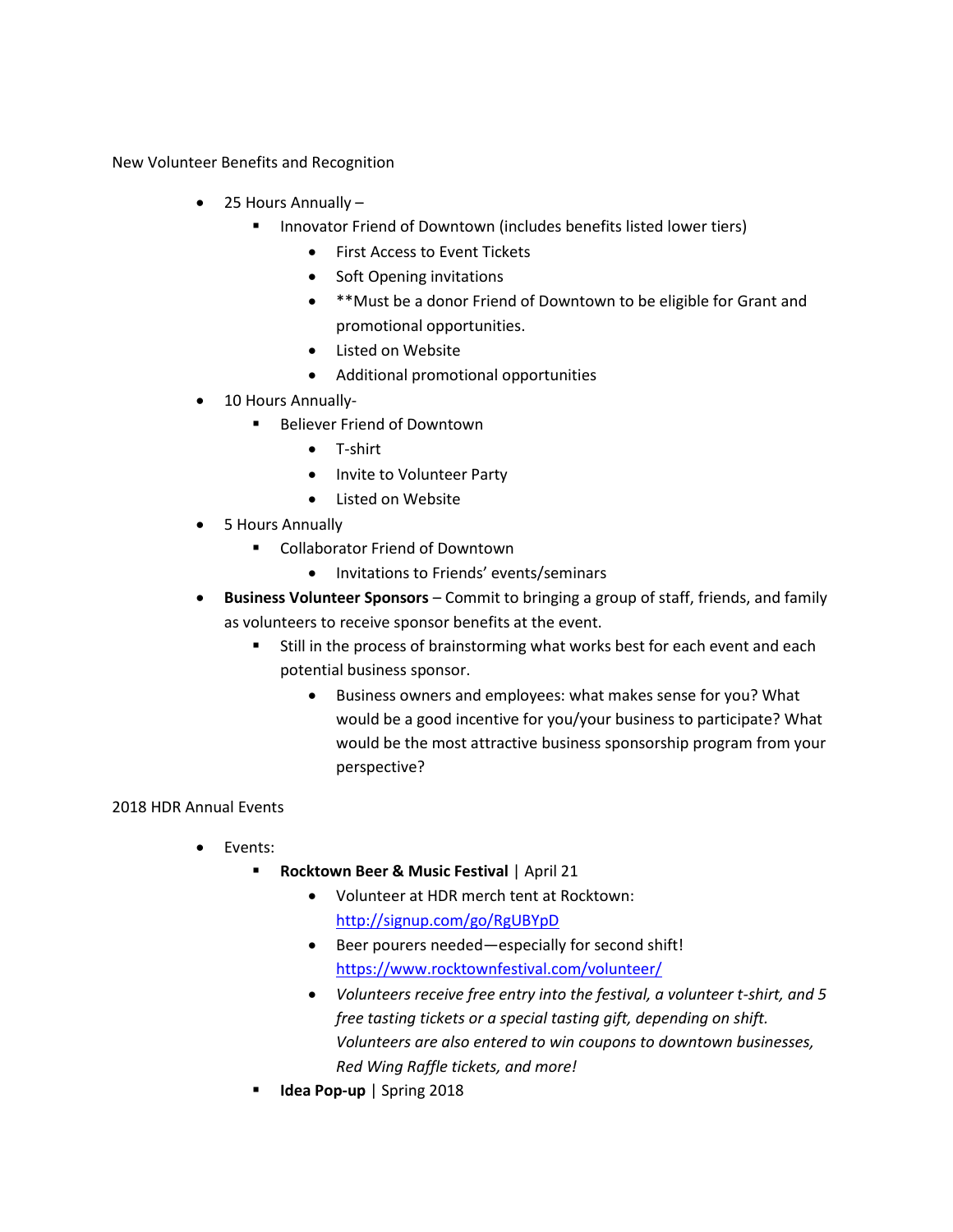- **Downtown Dinner Party** | May 19
- **Valley Fourth & Friendly City Fortune** | July 4
	- General event volunteers can sign up here:<http://signup.com/go/IRllLhl>
	- *Volunteers are also entered to win coupons to downtown businesses, Red Wing Raffle tickets, and more!*
- **Block Party** | August 25
	- Manning Info tent, passing out water bottles, etc.
- **Skeleton Festival** | October 20
	- Distribution of balloons to businesses, kids' activities, emcee for costume contests.
- **Veterans' Parade** | November 11
	- Parade staging
- **Winter Wonderfest** | December

*\*Sign up links for specific shifts can be found on HDR's website,* [www.downtownharrisonburg.org](http://www.downtownharrisonburg.org/) *, though only Valley Fourth and Rocktown are currently available.*

Committees, Projects, and Ongoing Volunteer Opportunities

- Events
	- **E** Events Leadership Committee (email **erin.johnson@harrisonburgva.gov)** 
		- For those interested in shaping all HDR annual events. Seeking expertise in **event design**, ideas for expanded **adolescent/children's activities**, experience in **ABC management**, **budgeting/accounting**, **marketing and communications**.
	- **Valley Fourth Zone Captains** 
		- Volunteer leaders needed for: **vendor** management, **kids' activity** management, **Cruise-In** management, **beer garden** management, **band/stage** management (to assist Mark Finks). For more information about leadership positions, email Erin directly.
	- Event Specific Shifts
- Marketing / Promotions (email [kim.kirk@harrisonburgva.gov](mailto:kim.kirk@harrisonburgva.gov) )
	- Blog writing
	- Photography
	- Poster distribution
	- Downtown Ambassadors
- Organization (email [lauren.huber@harrisonburgva.gov](mailto:lauren.huber@harrisonburgva.gov) )
	- Volunteer Program Committee
		- *track hours, recruit, research, communications, event coordinators*
	- HDR Office Assistance *Projects as assigned to support staff*
	- Fundraising